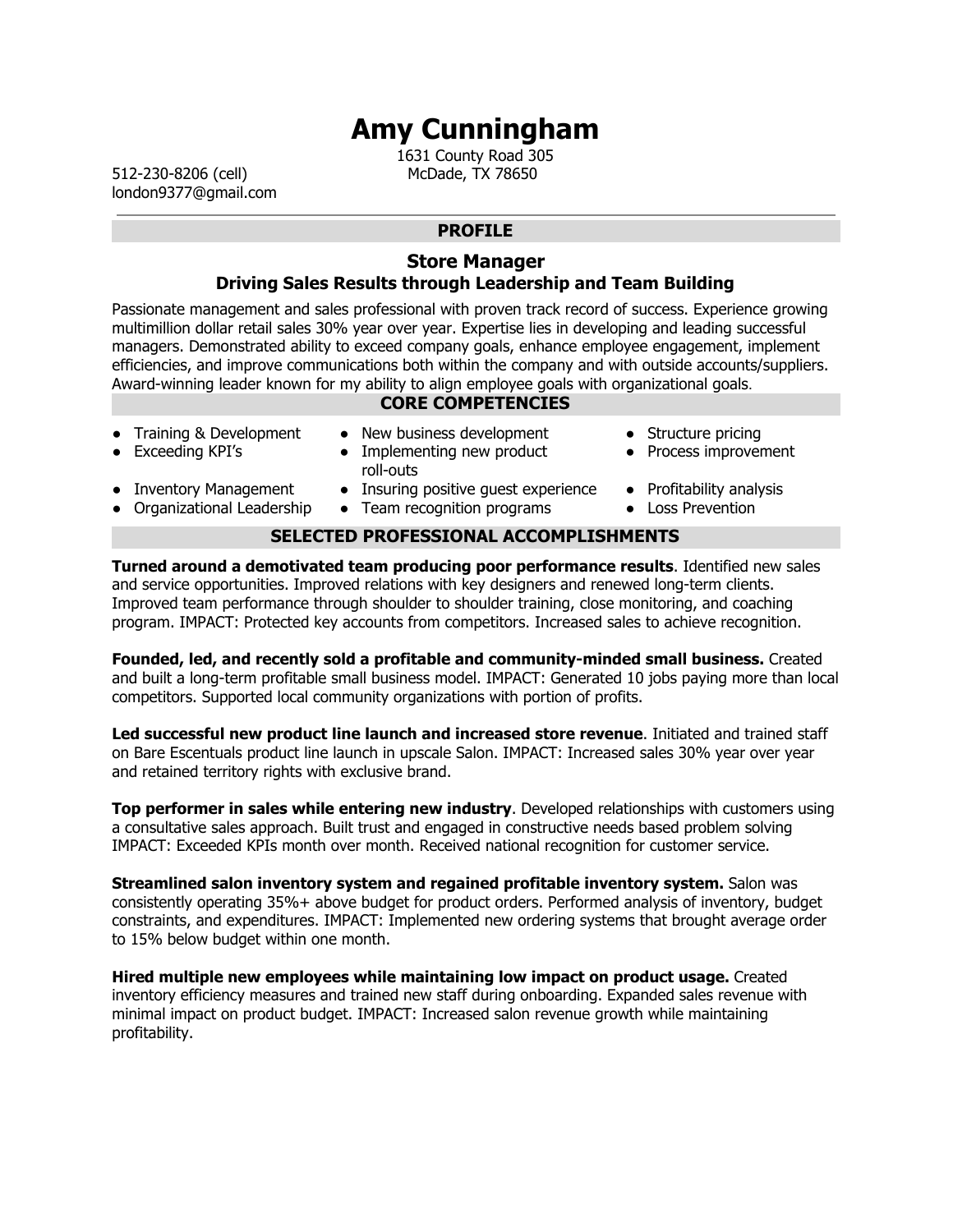#### **EDUCATION**

**Bachelor of Arts in Theatre and English**

East Texas Baptist University, Marshall, TX

**Associates of Science in Cosmetology**

Northeast Texas Community College, Cason, TX

#### **PROFESSIONAL EXPERIENCE**

#### James Avery, Bastrop, TX 2019

#### **Assistant Store Manager**

- Recruit, inspire, and onboard high performing sales professionals
- Manage team of 20+ sales Associates in daily performance, and customer service
- Utilize Kronos, POS, and company reporting to monitor sales team KPIs
- Train and educate on all facets of the sales process, demonstrations, and product care
- Store set, and design
- Operations, foster new strategies, to increase profit

#### CarMax, Austin, TX 2018

#### **Sales Manager**

- Recruit, inspire, and onboard high performing sales professionals
- Manage team of 50+ sales reps in daily meetings and performance reviews
- Utilize Salesforce, Workday, and company reporting to monitor sales team KPIs
- Shoulder to Shoulder coaching with team on exemplary customer service and sales techniques
- Troubleshoot opportunity areas in sales and service process
- Ensure positive working relationship with cross functional departments

#### Ulta Beauty, Austin, TX 2014-2017

#### **General Manager/Salon Manager**

- Improved operations to regain budget goals and located \$1,000+ of unused product within first two weeks as Salon Manager
- Discovered incorrect activity reporting procedures and educated team to correct deficiencies within first month in position
- Accomplished multiple stylist level promotions within first quarter in salon through effective scheduling and consistently "coaching in the moment"
- $\bullet$  Responsible for hiring, scheduling, evaluating and motivating a team of 30+ employees
- Analyze, forecast, and control budget and payroll of high volume location
- Leverage effective training of staff to grow long term salon sales
- Prospect and qualify new customers through conversations and referrals
- Coordinate in-store teams to grow revenue within all retail and salon product lines

#### Serendipity Salon, Lindale, TX 2009-2014

#### **Business Owner/Operator**

- Build and maintain book of business to secure long-term revenue for salon
- Expand business relationships in community to drive new client traffic
- Recruit leading candidates to build successful business
- Train and mentor new stylists on service techniques, and guest service
- Increase revenue by building add on products and services